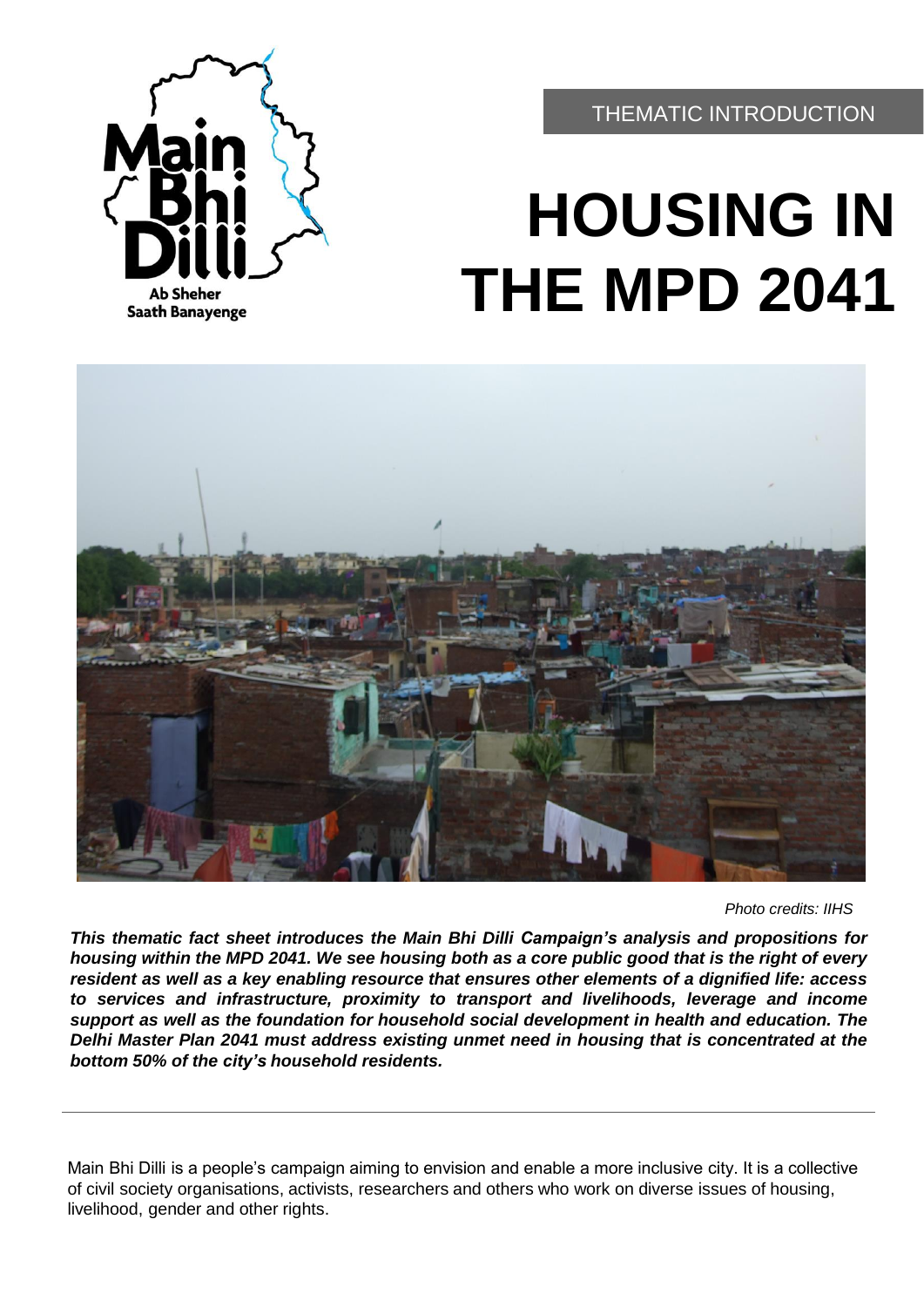# **HOUSING AND PLANNING: MAPPING THE INTERSECTIONS**

The housing question in Delhi is that there is not nearly enough adequate, affordable and legal housing. Where it is affordable (JJ Clusters, for eg.), it lacks secure tenure. Where it is legal and adequate, the market ensures it is unaffordable for a majority of residents. Where it is legal and affordable, (urban villages or resettlement colonies for eg.) it is neglected in services and infrastructure or located in the far peripheries of the city. Planning in Delhi therefore must focus on enabling the supply of well-connected, affordable and adequate housing. We focus in the MBD campaign on the low income housing market for these reasons.Increasing the supply of affordable, adequate and legal housing will require a multipronged strategy. For planning, this means specific focus areas: (a) expanding tenure security for existing but unplanned affordable housing; (b) in-situ upgradation to improve adequacy; (c) direct and facilitated supply of new affordable housing units; and the (d) opening up new land banks for affordable housing in the city. Our factsheets lay out these approaches and further diagnoses.

#### **HOUSING IN THE MPD 2041 SYSTEMATICALLY** ADDRESSING **HOMELESSNESS** UPGRADING AND SECURING EXISTING HOUSING MINIMAL AND IMPROVED RESETTLEMENT MATCHING HOUSING TO LIVELIHOODS - Linking work to housing in spatial plans. - Appropriate Land Use regulations. - Proximity to Employment and consideration in transport planning. Using resettlement as a last resort. New processes of resettlement to make it genuine rehabilitation. - Expansion of tenure security to existing JJ clusters. - Infrastructure and service provision to upgrade existing JJ Clusters. Thinking beyond just providing shelter and moving towards socio-spatial inclusion.

### INCLUSIVE PLANNING TO SUPPORT NEW AFFORDABLE HOUSING

- Using zoning strategies to increase land supply for affordable housing.
- Rethinking building regulations and development controls across socioeconomic categories.
- Strengthening mandatory reservations for inclusive housing in all new developments.

## DIVERSIFYING HOUSING **TYPES**

- Building housing forms for workers, students and migrants.
- Recognising housing beyond the martial family household.
- Supporting rental housing through recognition and enabling regulation.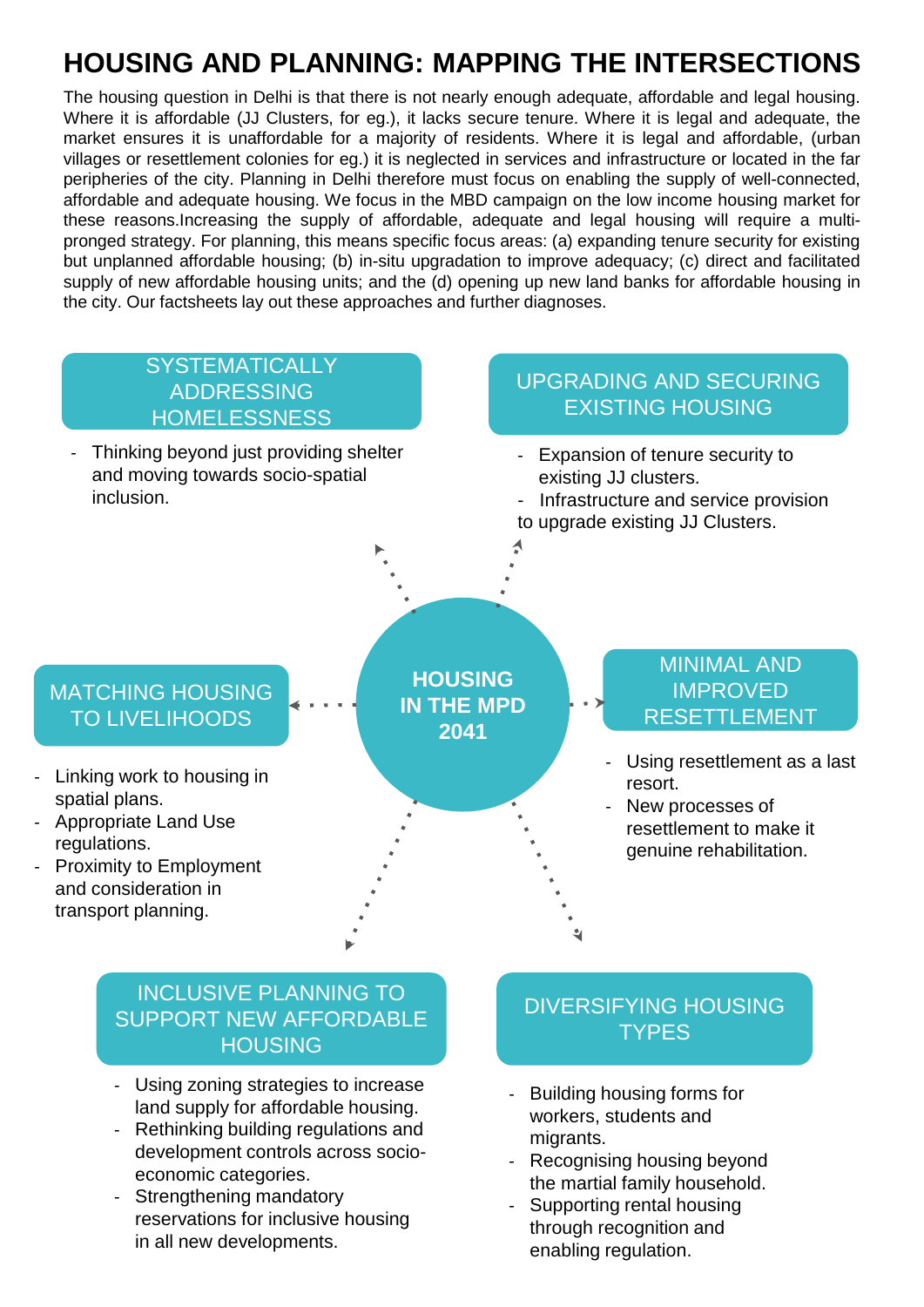## **HOUSING FACTSHEETS IN THE MBD CAMPAIGN**

The MBD campaign details sub-themes within the housing thematic across diverse factsheets. These are shown below.